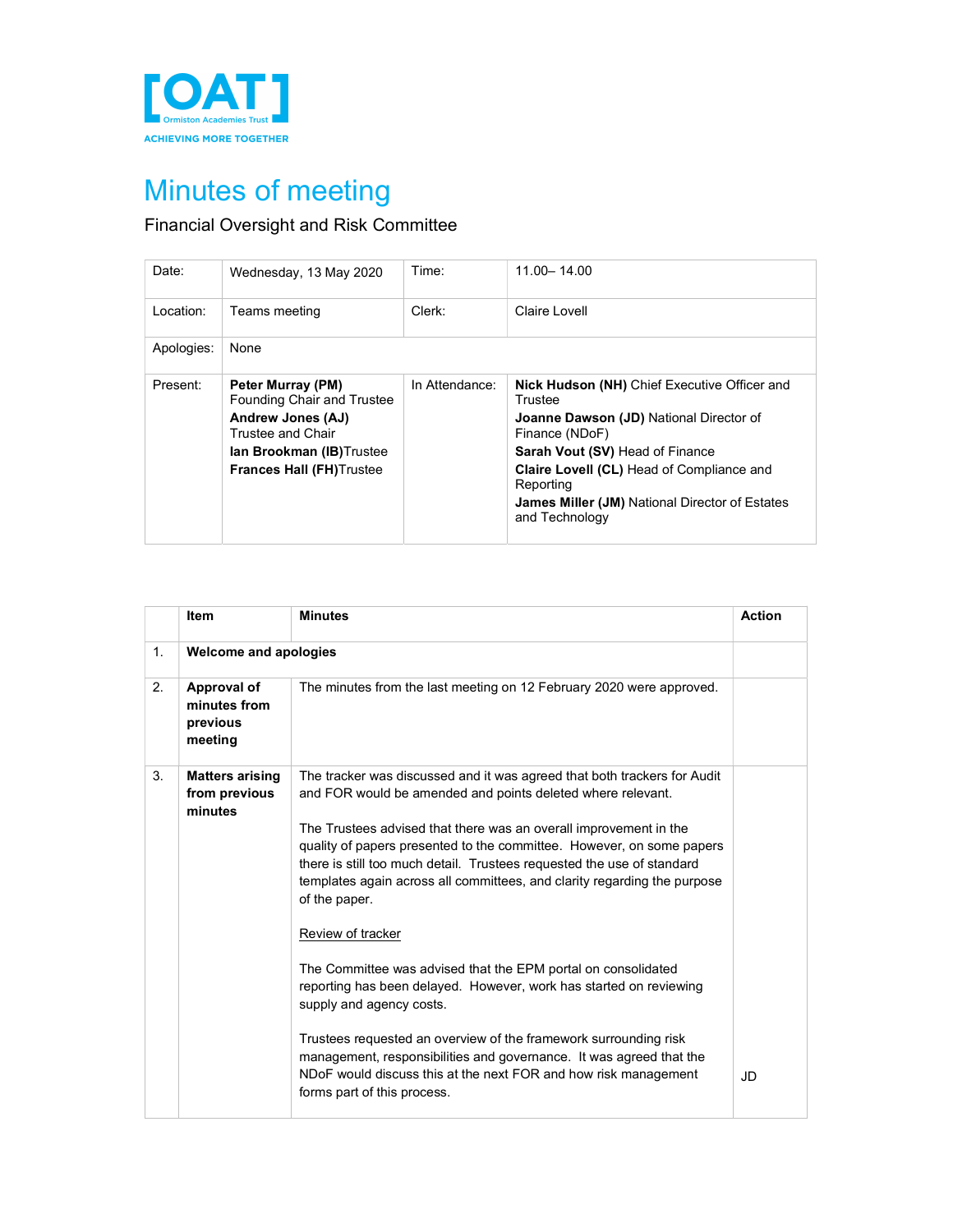

|    |    | <u>ACHIEVING MORE TOGETHER</u>        |                                                                                                                                                                                                                                                                                                                                               |  |
|----|----|---------------------------------------|-----------------------------------------------------------------------------------------------------------------------------------------------------------------------------------------------------------------------------------------------------------------------------------------------------------------------------------------------|--|
|    |    |                                       | The Trustees advised all performance related pay should be included in<br>Principals' performance management.                                                                                                                                                                                                                                 |  |
|    |    |                                       | The team are investigating a new finance system and detailed costings<br>have been requested from SIMS. Once all of the information has been<br>obtained a decision will be made on which finance system will be<br>adopted.                                                                                                                  |  |
| 4, | 56 | <b>Update from</b><br><b>National</b> | The NDoF provided a summary of the financial position of the Trust<br>highlighting the decisions needed by the Committee.                                                                                                                                                                                                                     |  |
|    |    | Director of<br><b>Finance</b>         | Rob Pritchard, National Director for Education, will attend the June FOR<br>meeting to provide an education perspective. The NDoF confirmed that<br>the Regional Directors are involved throughout the budget setting<br>process.                                                                                                             |  |
|    |    |                                       | <b>Budget</b>                                                                                                                                                                                                                                                                                                                                 |  |
|    |    |                                       | The current budget position was noted, and it was agreed that the<br>components would be managed to meet the reserves target of 3.2%.                                                                                                                                                                                                         |  |
|    |    |                                       | The budgets that are being prepared assume circumstances are back to<br>normal from September 2020. The forecasts assume partial opening<br>from 1 June.                                                                                                                                                                                      |  |
|    |    |                                       | The Trustees asked what the position would look like if schools are not<br>open from September 2020.                                                                                                                                                                                                                                          |  |
|    |    |                                       | The NDoF confirmed in response that from a budget perspective, the<br>funding will still be received and there will still be a commitment to<br>overheads, such as wage costs.                                                                                                                                                                |  |
|    |    |                                       | Trustees queried the position around contingencies and whether there<br>should be a PPE budget at Head Office or at individual schools.<br>The NDoF advised that budgets will be reviewed for contingencies.                                                                                                                                  |  |
|    |    |                                       | The Trustees requested that an alternative version of the budget should<br>be prepared if schools do not open as usual in September.<br>It was confirmed that there is no concern for the Trust from a cash<br>perspective.                                                                                                                   |  |
|    |    |                                       | The Trustees then queried if the insurance procurement was to be<br>presented at FOR in the future. The NDoF confirmed that it will be<br>presented to FOR but issues surrounding COVID 19 and trip<br>cancellations has delayed this, and it is due for review and approval in<br>June date is September.                                    |  |
|    |    |                                       | Reserves                                                                                                                                                                                                                                                                                                                                      |  |
|    |    |                                       | The Trustees queried the movement on contingencies and requested<br>more of an understanding surrounding these.                                                                                                                                                                                                                               |  |
|    |    |                                       | Trustees confirmed they are happy to wait to see the Executive's final<br>proposal regarding the budgets and the level of CFO contingency<br>included within this.                                                                                                                                                                            |  |
|    |    |                                       | The Trustees asked if any additional funds can be claimed because of<br>COVID 19, and it was confirmed that if a Trust has reserves, limited<br>additional funds can be claimed. Edenred have been poor at resolving<br>the issue of free school meals and in addition there have also been<br>some trips that have not been fully recovered. |  |
|    |    |                                       |                                                                                                                                                                                                                                                                                                                                               |  |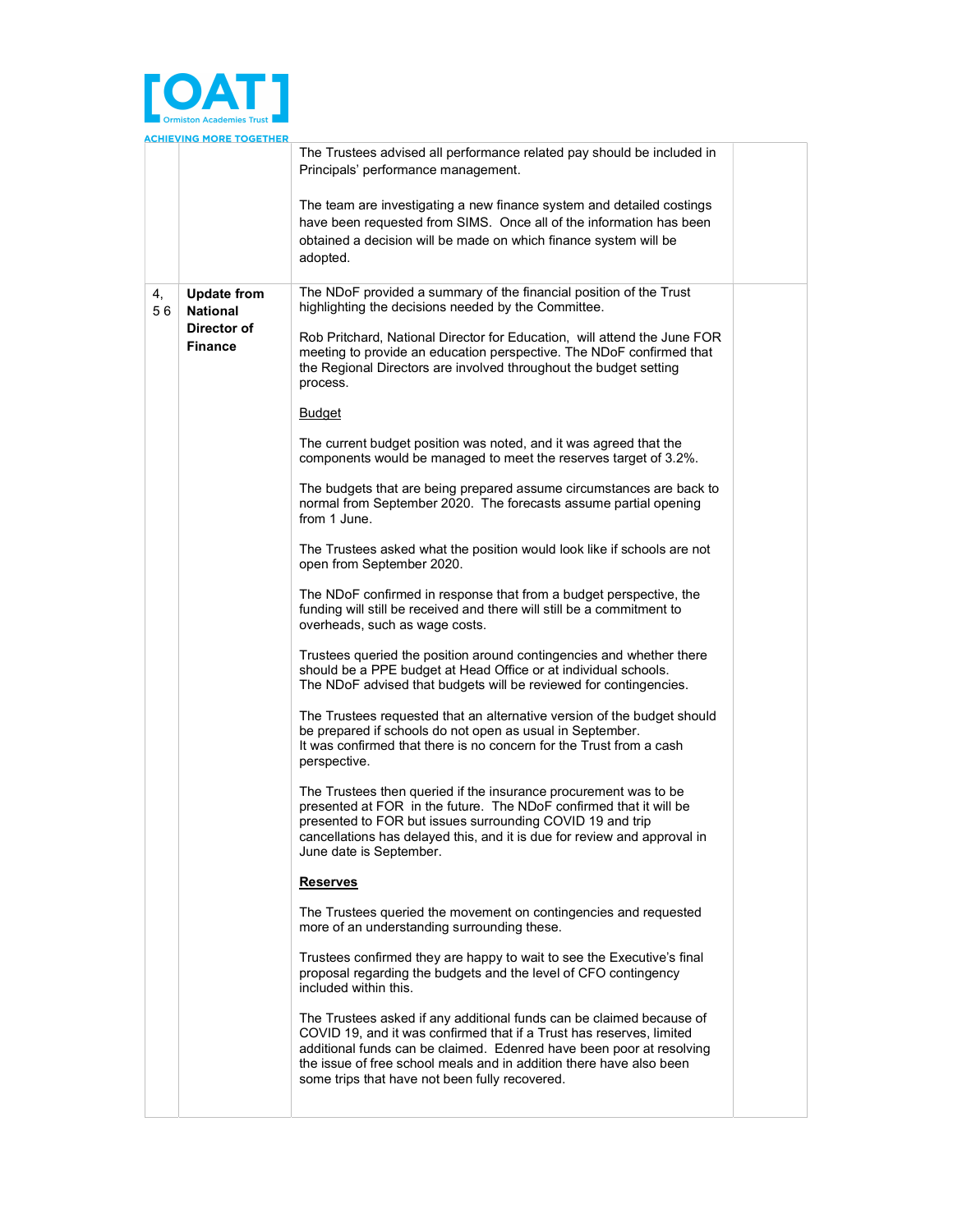

|     | <u>ACHIEVING MORE TOGETHER</u>                              |                                                                                                                                                                                                                                                                                                                                                                                                                                                                                                              |  |
|-----|-------------------------------------------------------------|--------------------------------------------------------------------------------------------------------------------------------------------------------------------------------------------------------------------------------------------------------------------------------------------------------------------------------------------------------------------------------------------------------------------------------------------------------------------------------------------------------------|--|
|     |                                                             | It was agreed that insurance training will be included on the next FD's<br>training session.                                                                                                                                                                                                                                                                                                                                                                                                                 |  |
|     |                                                             | Trustees queried the variance between the original budgets that were<br>received and the revised budget. The NDoF advised that it was a mix<br>between some schools just wanting to produce a break-even budget and<br>some schools needing increased financial management support.                                                                                                                                                                                                                          |  |
|     |                                                             | It was confirmed that it is a transformational process in terms of the<br>budget setting process, but it is also about culture.                                                                                                                                                                                                                                                                                                                                                                              |  |
| 7.  | Capital<br><b>Maintenance</b><br><b>Allocation</b><br>panel | The National Director of Estates and IT provided an update on the<br>property position within OAT and stated that each year OAT receives<br>capital funding from the ESFA based on academy locations, pupils, and<br>condition of the buildings.                                                                                                                                                                                                                                                             |  |
|     |                                                             | A panel assembles each year to review the bids. He confirmed that the<br>FOR committee will need to ratify report that has been prepared by the<br>panel.                                                                                                                                                                                                                                                                                                                                                    |  |
|     |                                                             | A copy of the report goes to all academies. No BIPs were turned down<br>where the work needed to have been done. NH was happy there was no<br>risk associated to this.                                                                                                                                                                                                                                                                                                                                       |  |
|     |                                                             | The RAG ratings were discussed, and it was confirmed that money is<br>directed to the red areas where necessary.                                                                                                                                                                                                                                                                                                                                                                                             |  |
|     |                                                             | The Trustees endorsed and approved the CMA panel report.                                                                                                                                                                                                                                                                                                                                                                                                                                                     |  |
| 8.  | Post 16                                                     | The FOR Committee discussed recommendations from the School<br>Improvement Committee regarding Post 16 provision. This will be<br>discussed in further detail at the July meeting.                                                                                                                                                                                                                                                                                                                           |  |
| 9.  | #iwill                                                      | #iwill is jointly funded from the Lottery and Ormiston Trust (OT) and it is<br>coming to an end at the end of this calendar year. The vision for #iwill is<br>that it will integrate into OAT's approach for teaching, learning and<br>curriculum. It will be incorporated into the work that Tuesday Humby<br>leads on, to enable academies to take enrichment forwards.                                                                                                                                    |  |
|     |                                                             | The Trustees were asked to support working with OT, with a plan to<br>integrate this into the OAT structure to progressively take on the budget<br>for the individuals included in the plan.<br>The Trustees stated that they were interested in the return on investment<br>and asked what were the original KPI's set at the project's inception.<br>It was confirmed that in principle the Trustees support the allocation of<br>funding going to enrichment, provided a positive impact for children can |  |
|     |                                                             | be demonstrated.<br>It was then further discussed that this work needs to be linked to metrics,                                                                                                                                                                                                                                                                                                                                                                                                              |  |
|     |                                                             | with more tracking of spend to date.<br>A full paper will be prepared for the June meeting, confirming spend to<br>date, delivery and correct allocation of funds. This paper should also go<br>to School Improvement Committee.                                                                                                                                                                                                                                                                             |  |
| 10. | <b>Finance</b><br><b>Transformation</b>                     | No further issues. The Trustees are comfortable with finance<br>transformation.                                                                                                                                                                                                                                                                                                                                                                                                                              |  |
| 11. | Governance                                                  | <b>Decision Framework</b><br>Overall transformation was started with the Executive five years ago.<br>Time was spent reflecting on the last 15 months and what the Executive                                                                                                                                                                                                                                                                                                                                 |  |
|     |                                                             |                                                                                                                                                                                                                                                                                                                                                                                                                                                                                                              |  |